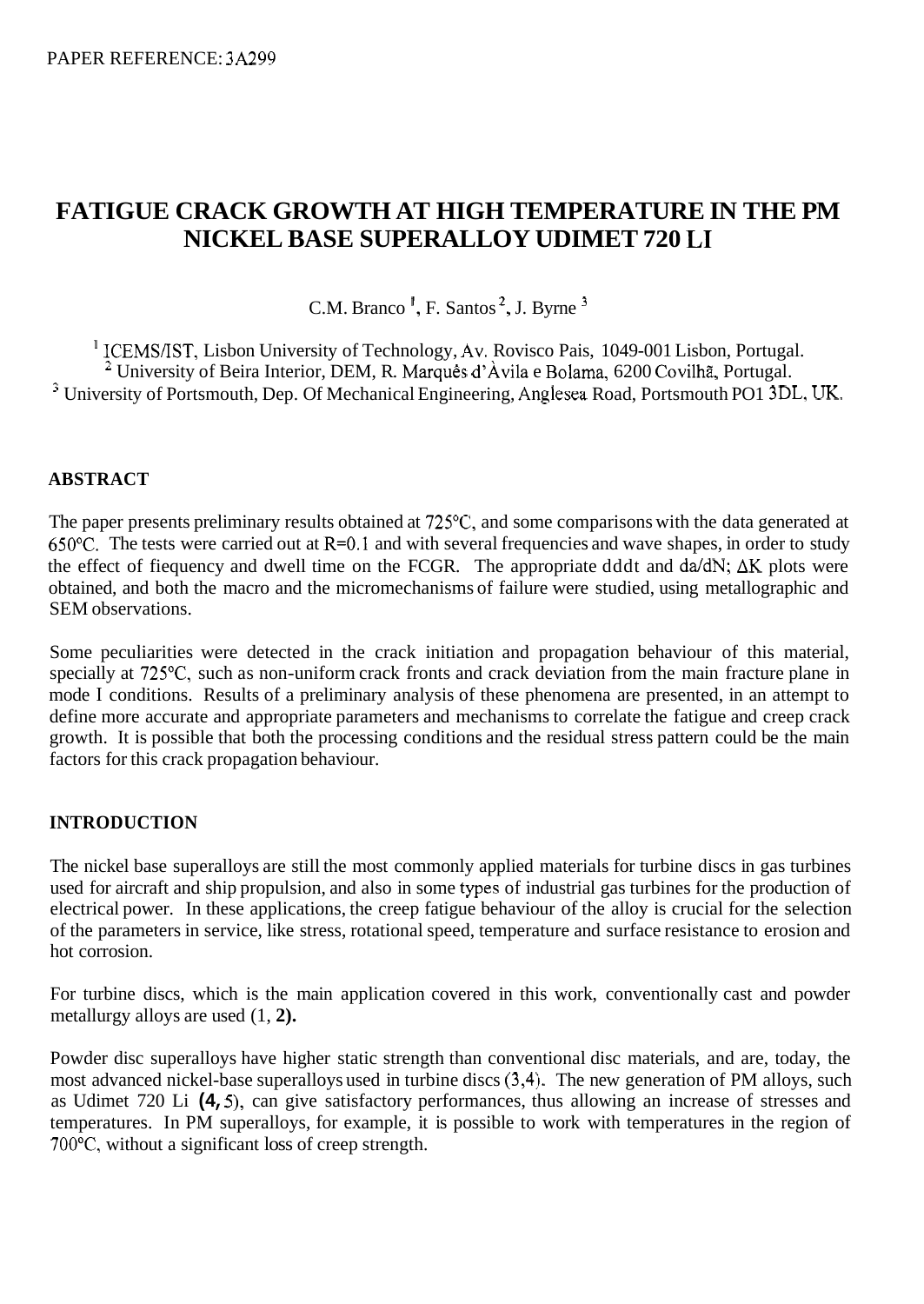<span id="page-1-0"></span>Udimet 720 Li is characteristic of the more recent very high strength PM alloys (3, 6). Typical heat treatment involves a solution treatment, followed by an oil quench and 2 ageing treatments. The oil quench, after the solution treatment, is necessary to meet tensile strength requirements for engine overspeed regulations. The quench prevents large  $\gamma$ ' precipitates forming during initial cooling, and the subsequent duplex ageing achieves a uniform dispersion of intermediate sized y', with a very fine  $\gamma$ " (2).

**A** detailed study was carried out on the fatigue crack growth behaviour of this alloy at 650°C (5, 6), which is apparently different from the one studied in other CC superalloys like IN718 and Waspalloy (7, 8).

In (9), a review is given on the frequency transition behaviour of these materials, emphasising the role also played by the microstructure (grain size, precipitates, etc.).

The present paper gives fatigue and creep crack growth data obtained in CT specimens of PM Udimet 720 Li alloy, tested at 650 and, mainly, at 725°C. Results are also presented of the failure mechanisms observed with the SEM. The main objective of the study is to assess the influence of temperature and frequency on CGR.

# **EXPERIMENTAL DETAILS**

The PM nickel base superalloy Udimet 720 Li is a fine grain material with an average grain size of  $7\mu$ m, resulting from the manufacturing process of HIP, followed by extrusion of the powder. The microstructure shows an approximate percentage of **18%** of the y' phase, with a small quantity of carbo-nitride inclusions. The heat treatment consisted on a 4 hours *soak* at 1080-1100<sup>o</sup>C, followed by oil quench up to 650<sup>o</sup>C during 24 hours and subsequent air cooling up to room temperature. Finally, an ageing treatment of 16 hours at 650°C was applied, followed by air cooling up to room temperature. The chemical composition and the mechanical properties of the material are given in Table 1 a) and b).

| A) | Ni   | Cr   | Mo  | Ti  | Al            | Co                   | Zr    | W   | Fe                          | B     | C     |
|----|------|------|-----|-----|---------------|----------------------|-------|-----|-----------------------------|-------|-------|
|    | 59.3 | 16.2 | 3.2 | 5.1 | 2.6           | 14.5                 | 0.035 | 1.7 | 0.072                       | 0.022 | < 0.1 |
|    |      |      |     |     |               |                      |       |     |                             |       |       |
|    |      |      | B)  |     | Temperature   | $\sigma_{0.2}$ (MPa) |       |     | $\sigma_{\text{UTS}}$ (MPa) |       |       |
|    |      |      |     |     | $(^{\circ}C)$ |                      |       |     |                             |       |       |
|    |      |      |     | 20  |               |                      | 1210  |     | 1640                        |       |       |
|    |      |      |     | 200 |               | 1160                 |       |     | 1590                        |       |       |
|    |      |      |     | 400 |               | 1200                 |       |     | 1560                        |       |       |
|    |      |      |     | 500 |               | 1150                 |       |     | 1550                        |       |       |
|    |      |      |     | 600 |               | 1120                 |       |     | 1490                        |       |       |
|    |      |      |     | 700 |               |                      | 1050  |     | 1250                        |       |       |

**TABLE 1**  A) CHEMICAL COMPOSITION OF THE PM NICKEL BASE SUPERALLOY UDIMET  $720$  L1 B) **MECHANICAL PROPERTIES (TENSILE TESTS)** 

 $\sigma_{0.2}$  – Proof stress at 0.2% strain.  $\sigma_{UTS}$  – Ultimate tensile stress.

The fatigue and creep crack growth tests were carried out in a servohydraulic test machine with maximum load capacity of  $+100kN$ . CT specimens of the ASTM type were used, and these were machined from a service turbine disc. The specimen dimensions were standard 13 x 26mm (Thickness B **x** Width). *An*  initial notch, obtained by friction cutting, was provided in each specimen with a crack depth,  $a_0 \approx 6.5$ mm, giving an initial a/w ratio of 0.25.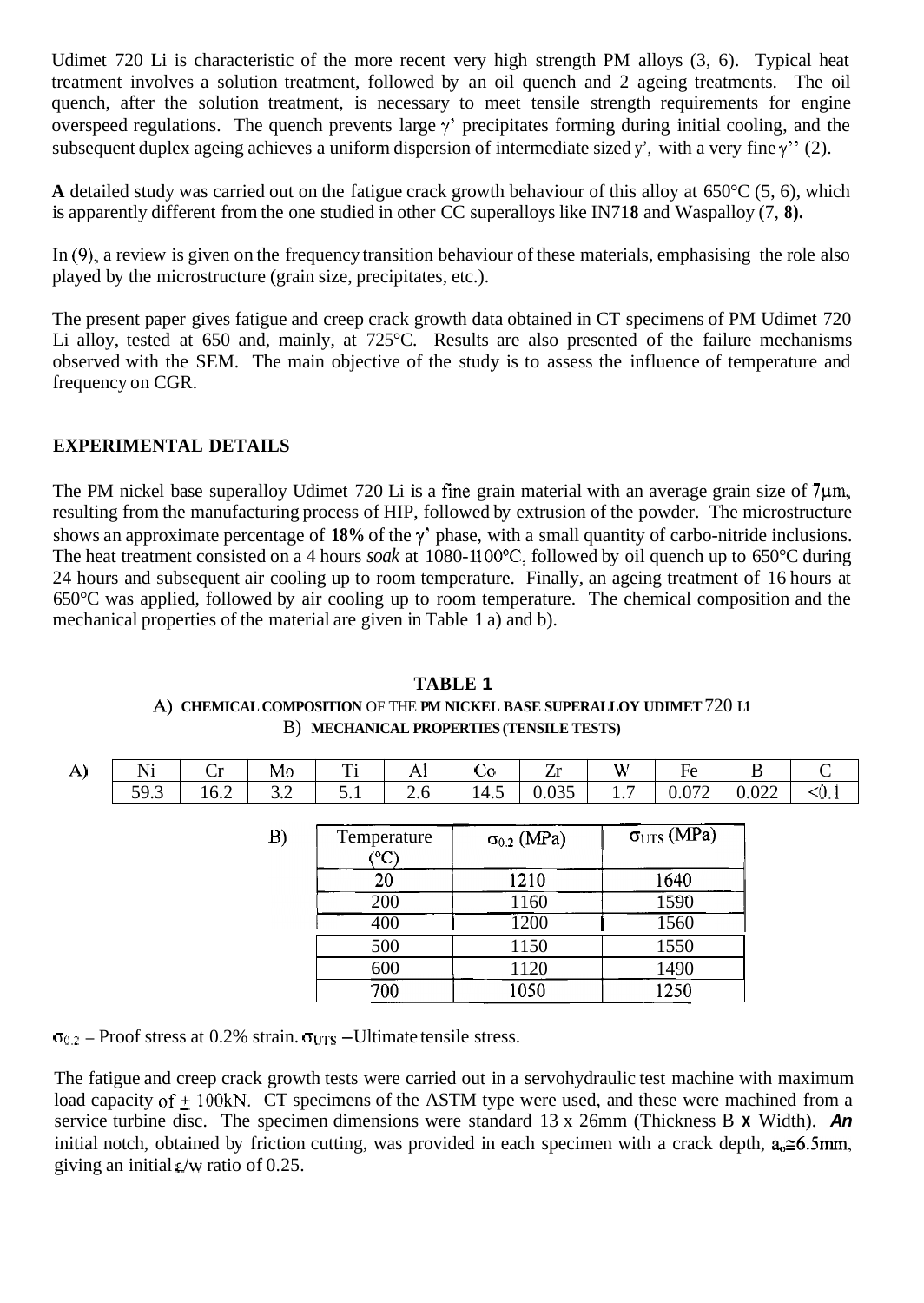<span id="page-2-0"></span>The fatigue cycles were sinusoidal, with stress ratio, R=O.l and frequencies of 0.25 and **5Hz. A** test series was carried out with a trapezoidal load wave also with 0.25Hz frequency, but with 1 sec. ramp loading, 1 sec. ramp unloading, 1 sec. at maximum loading and 1 sec. at zero load. The creep tests were performed at the same maximum loads of the fatigue tests. Crack growth was monitored with a pulsed DC potential drop system, directly linked to the software of the testing machine. Calibration curves, crack area and crack length against the voltage drop were obtained by crack marking in the fracture surfaces of the specimens, after the tests. Linear relationships were obtained for the calibration.

Pre-cracking from the notch tip was carried out at room temperature, prior to the high temperature tests , and the crack was allowed to grow 1-1.5mm fiom the root of the notch, so that its tip could be outride the plastic zone around the notch.

Fracture surfaces of selected specimens were observed with the SEM to compare the cracking mechanisms for the different frequencies and temperatures. **A** conventional metallographic analysis of the crack propagation process is in progress.

# **RESULTS AND DISCUSSION**

Crack propagation relationships, da/dN against the range of the stress intensity factor, AK, were obtained using appropriate curve fitting techniques to the raw crack length, a, and number of cycles, N, data obtained for each specimen. The individual values of C and m of the Paris law relationship are given in Table 2. Indicated also are the global obtained values of C and m, combining together all the da/dN; AK data for a specific test condition (temperature and frequency). In Table 2,  $\vec{r}^2$  are the values of the correlation coefficient of the linear regression of the results, and  $\Delta K_0$  is an approach to the threshold stress intensity factor obtained by extrapolation of the da/dN; AK correlation to a very low value of  $da/dN = 10^{-7}$ mm/cycle.

Plastic zone size values,  $r_p$ , for plane stress and plane strain conditions were calculated, using the LEFM relation,  $r_p = \alpha(\Delta K/\sigma_{0.2})^2$ , with  $\alpha=1/6\pi$  for plane strain and  $1/2\pi$  for plane stress. These  $r_p$  results are presented in [Table 3](#page-3-0) for AK values of 30 and 60 MPam<sup>1/2</sup>. The values of  $\sigma_{0.2}$  were obtained by curve fitting the tensile data given in [Table 1](#page-1-0)b).

| Ref.   | $T (^{\circ}C)$ | f(Hz)    | $C$ (mm/cycle)         | m    | $\underline{\Delta K_0 (MPam^{1/2})}$ |       |
|--------|-----------------|----------|------------------------|------|---------------------------------------|-------|
| 1901   | 20              | 10       | $2.17 \times 10^{-13}$ | 4.0  | 8.24                                  | 0.86  |
| 1899/1 | 650             | 5        |                        | ---- |                                       |       |
| 1899/3 | 650             | 5        |                        | ---- | ----                                  |       |
| 1888/2 | 650             | 5        |                        | ---- | ----                                  | ----  |
| Global | 650             | 5        | $1.77 \times 10^{-10}$ | 2.32 | 2.11                                  | 0.973 |
| 1893/1 | 725             | 5        | $1.21 \times 10^{-10}$ | 2.67 | 2.20                                  | 0.956 |
| 1899/2 | 650             | 0.25     | ----                   |      |                                       | ----  |
| 1888/1 | 650             | 0.25     | ----                   | ---- |                                       |       |
| 1888/3 | 650             | 0.25     | ----                   | ---- |                                       |       |
| 1891/1 | 650             | 0.25     | ----                   | ---- | ----                                  | ----  |
| Global | 650             | 0.25     | $1.65x10^{5}$          | 3.35 | 3.40                                  | 0.891 |
| 189411 | 650             | $0.25$ T | $1.93 \times 10^{-12}$ | 4.15 | 4.51                                  | 0.83  |
| 189312 | 725             | $0.25$ T | $2.79 \times 10^{-10}$ | 3.29 | 1.47                                  | 0.966 |

### **TABLE 2**

VALUES OF  $C$ , m AND EXTRAPOLATED  $\Delta K_0$  OF **PARIS** LAW.  $R=0.1$ . PM NICKEL BASE SUPERALLOY UDIMET 720 LI.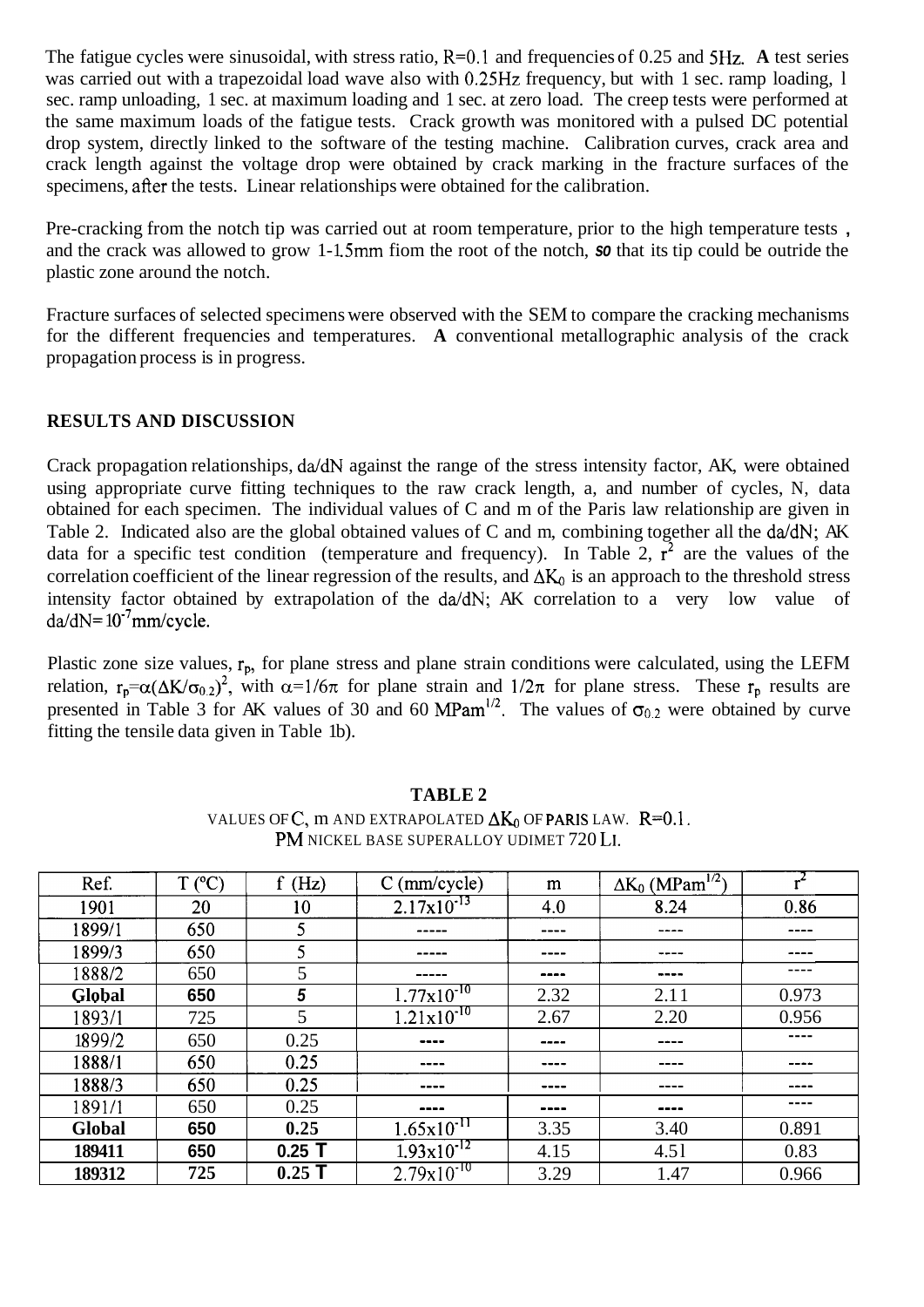#### **TABLE 3**

| $T$ (°C) | AK ( $MPam^{1/2}$ ) | $r_{\rm rec}$ (mm) | .mm    |                             |
|----------|---------------------|--------------------|--------|-----------------------------|
| 20       | 30                  | 0.0978             | 0.0326 |                             |
| 20       | 60                  | 0.391              | 0.130  | $r_{\rm po}$ - plane stress |
| 650      | 30                  | 0.1235             | 0.0412 |                             |
| 650      | 60                  | 0.494              | 0.165  | $r_{\rm pe}$ - plane strain |
| 725      | 30                  | 0.133              | 0.0444 |                             |
| 725      | 60                  | 0.532              |        |                             |

<span id="page-3-0"></span>VALUES OF THE PLASTIC ZONE SIZE,  $r_p$ .  $R=0.1$ . PM NICKELBASE SUPERALLOY **UDIMET** 720 LI.

It is expected that plane stress conditions will be predominant at the surface, while on the inside crack propagation will be mainly under plane strain.

Fig, 1 is a plot of the dddN; **AK** data for **5Hz** at room temperature, 650 and 725"C, together with the global correlations for C and m given **in** [Table 2.](#page-2-0) The present data is compared with data available in the literature for a similar alloy (5,6), and very good agreement was found.



**Fig. 1:**da/dN vs. AK. CT specimens.  $R=0.1$ .  $f=5Hz$ . Room temperature, 650 and 725°C. PM nickel base superalloy Udimet 720 Li.

There is a slight increase in  $da/dN$  when the temperature is raised fiom 20 to 650°C. The increase in temperature from 650 to 725°C gives a three fold increase in crack growth rate, which is essentially due to the increase of the exponent m fiom 650 to 725°C.

For the fiequency of 0.25Hz (sinusoidal and trapezoidal), the results of da/dN; AK are shown in Fig. 2, both for 650 and 725°C. The change in load wave from sinusoidal to trapezoidal has only caused a minor increase in da/dN for the trapezoidal wave, which should be attributed to the fact that in the trapezoidal wave there is a small dwell time of 1 sec. at maximum load, inducing greater fatigue damage. In the sinusoidal wave the time interval close to the maximum load is smaller.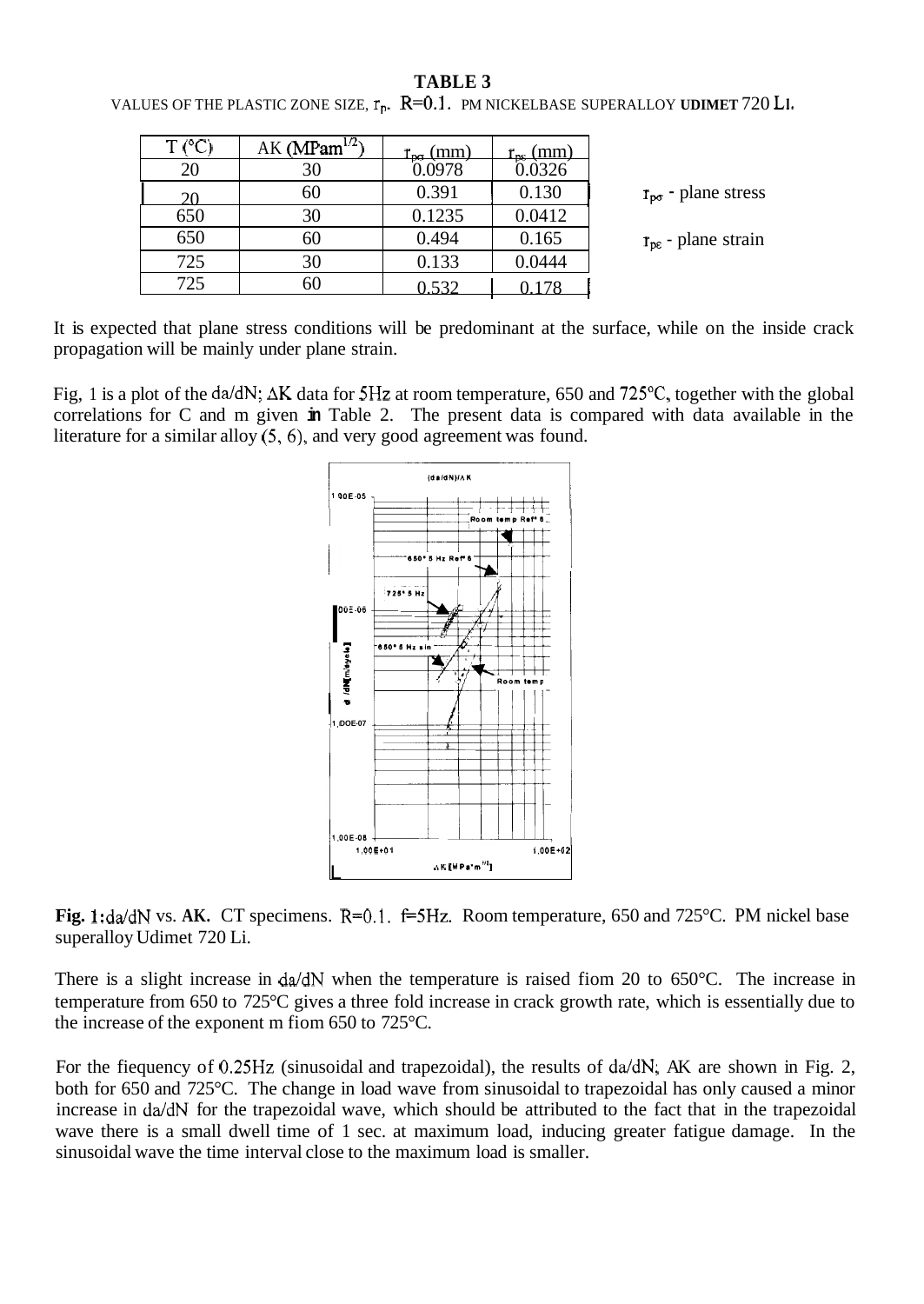

**Fig. 2:**  $da/dN$  **vs. AK.** CT specimens. R=0.1.  $f=0.25Hz$ , sinusoidal and trapezoidal. 650 and 725°C. PM nickel base superalloy Udimet 720 Li.

The trend of the results in Fig. 2 indicates that, for the frequency of 0.25Hz, the increase in temperature from 650 to 725 $\degree$ C gives a higher increase in crack speed than the frequency of 5Hz (Fig. 1). Thus, for the frequency of 0.25Hz there is an increase of near one order of magnitude in crack growth rate for the increase in temperature from 650 to 725°C.

The fracture surface transition form room temperature to 725°C is depicted in Fig. **3.** In the lower region (room temperature) the failure mode is mainly transgranular, and the striations are visible. For 725°C (upper region) the cracking mechanism is mixed, although predominantly intergranular with extensive grain boundary cracking. Some bands of striations are visible, induced by cyclic crack plasticity, which is greater than at room temperature, since the plastic zone size is also greater (RT at 725"C), significantly above the grain size of the material (Table **3).** At 725"C, intergranular cracking is favoured by increased oxidation and diffusion, providing an easier path for the propagation of the crack.



**Fig. 3:** Fracture surface in the transition from room temperature to 725°C. a=8 mm. f=0.25Hz trapezoidal. R=O. 1. Magnification 1 K. PM nickel base superalloy Udimet 720 Li.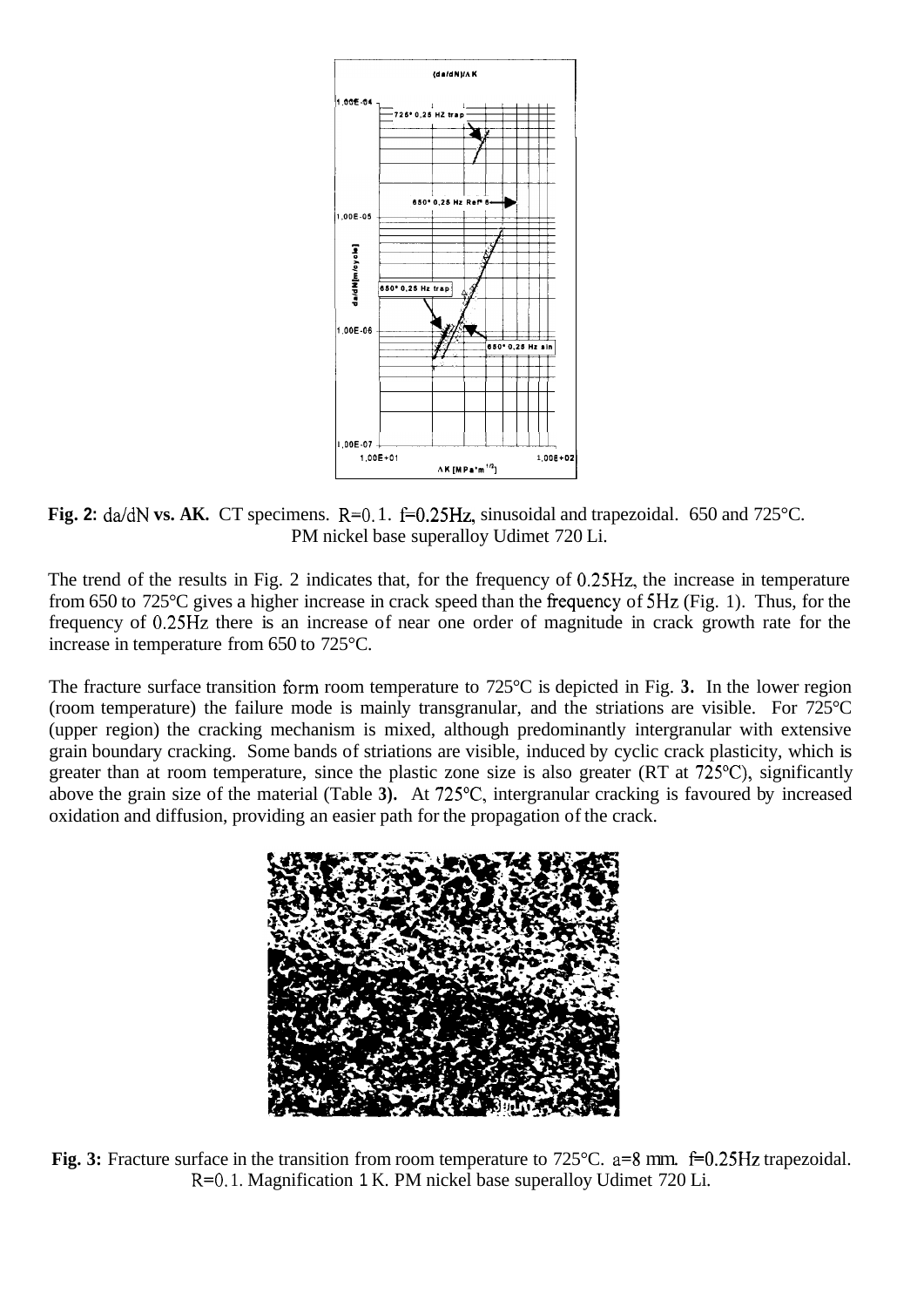In the creep test, no incubation time type behaviour was observed, contrary to what was found in previous work published on IN718 (10). The crack propagated in a continuous manner, although with a curved shape inflecting towards the loading (mode I axis) under mixed mode I and 11 propagation, with mode I1 increasing with the crack length. Apparently, this cracking behaviour may occur in creep of nickel base superalloys, and has been briefly mentioned in the literature (11). Using a 3D scanner facility, the geometry and area of the curved crack was obtained and, fiom this, an equivalent crack length , **aeq,** of a planar crack with the same area, A, as the curved crack and under mode  $\hat{\bf I}$  was obtained. Hence,  $A=a_{eq}B$ , where B is the specimen thickness.

For curved cracks under mode I loading, the stress intensity factors can be related by the equation (9)

$$
K_{1\ell} = \cos^3 \frac{\theta}{2} K_{1n} \tag{1}
$$

where the first member is the local component of  $K_I$  at the crack tip for the curved crack, with a tangent angle, 8, with the direction normal to the loading axis, and  $K_{In}$  is the nominal stress intensity factor for the straight crack with the same projected length, a. When  $\theta=0$  (straight crack under pure mode I),  $K_{II}=K_{In}$ . Note that as  $\theta$  decreases,  $K_{II}$  increases and approaches  $K_{In}$ , i.e. the local K at the tip of a curved crack is below the nominal K for a straight crack with the same crack length under mode I crack propagation. Values of 8 were measured in the creep cracks, and these were found to vary between 0" and 50°, approximately, as the rack length increased, and also the crack deflection.

For creep, both  $K_{II}$  and  $K_{In}$  are the K values for the maximum static load in the specimen.

The plot dddt against  $K_{max}$  is shown in Fig. 4. The correlations obtained for  $K_{11}$  and  $K_{1n}$  were:

$$
\frac{da_1}{dt} = 3.69x10^{-9}K^{5.91},
$$
 (2a)

$$
\frac{da_1}{dt} = 4.79x10_{-6} K_{1n}^{3.78}
$$
 (2b)

where  $a_1$  is the projected length of the curved crack under mode I, i.e.  $a_1 = a_{eq} \cos \theta$ .

It is seen that, for the same crack speed,  $K_{11}$  is lower than  $K_{1n}$ , and this variation is increasing as  $K_{1n}$  is increasing, reflecting the increase of the angle  $\theta$  as the crack grows. Additional work is in progress to analyse alternative parameters to correlate creep crack growth in curved cracks.

In Fig. 4 are also plotted the da/dN converted to dddt values of the plots in Figs. 1 and 2. The results show that, for the same  $K_{max}$  value, da/dt increases when the fiequency is decreasing, and the maximum value is reached in the creep loading.

The morphology of fatigue fiacture surfaces obtained at 725°C can be analysed in Figs. 5 a), b). There is a very strong intergranular aspect, and the grain boundaries are defined in detail, specially at 0.25Hz since, for this fiequency, transgranular cracking zones are very limited. For 5Hz, some striation bands can be spotted in scattered grains, since the plastic zone sizes are significantly greater than the grain size. The fracture mode for this frequency can thus be classified as mixed, although the intergranular mode is predominant. Previous work carried out at 650°C has shown essentially a mixed failure mode, with similar contributions of intergranular and transgranular cracking (5, *6).* At 725°C the intergranular trend is strongly dominant, specially at the lower fiequency of 0.25Hz, where the combined effects of oxidation and time are reflected by the extensive oxidation products and secondary cracking along the grain boundaries. Some minor void formations can also be detected at 0.25Hz, suggesting that some creep contributions can be expected.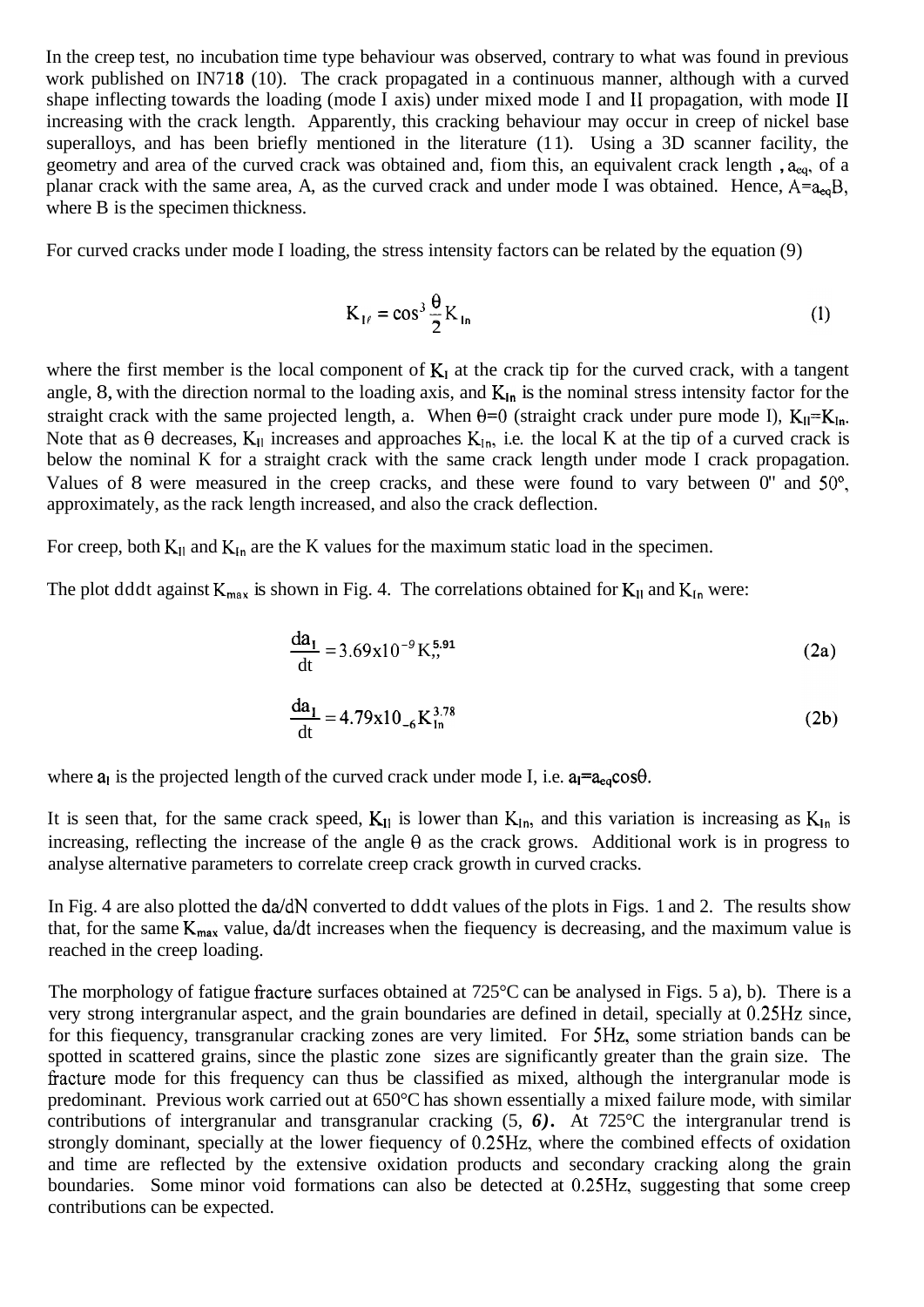

Fig. 4: dddt against K<sub>n</sub> for creep and fatigue. 650°C. PM nickel base superalloy Udimet 720Li



**Fig. 5:** SEM fracture surfaces of Udimet 720Li. a) 5Hz. b) 0.25Hz. . Magnification **3K** PM nickel base superalloy Udimet 720Li. 725°C.

Fig. 6 depicts the fracture surface of a creep specimen tested at 650°C. The fracture mode is intergranular, with extensive void formation and coalescence. There are no signs of extensive oxidation products since, in this specimen, the testing time was reduced (short life creep), mainly due to the very high crack propagation speed. Grain boundary sliding is minor also, as a result of a combination of the small time involved in the test, high stresses and, probably, little creep ductility. The roughness of the fracture surface is higher than in the fatigue specimens (Fig. 5 and references **9,** lo)), due to the intergranular fracture mode with a fast crack propagation along the grain boundaries induced by microvoid coalescence. More work will continue on the creep study for higher temperatures and different levels of K. The use of the  $C^*$ parameter will also be taken into account (10, 11).



Fig. 6: SEM fracture surface of a creep specimen. PM nickel base superalloy Udimet 720Li. 650°C. K=30 Mpam<sup>1/2</sup> Magnification 2K